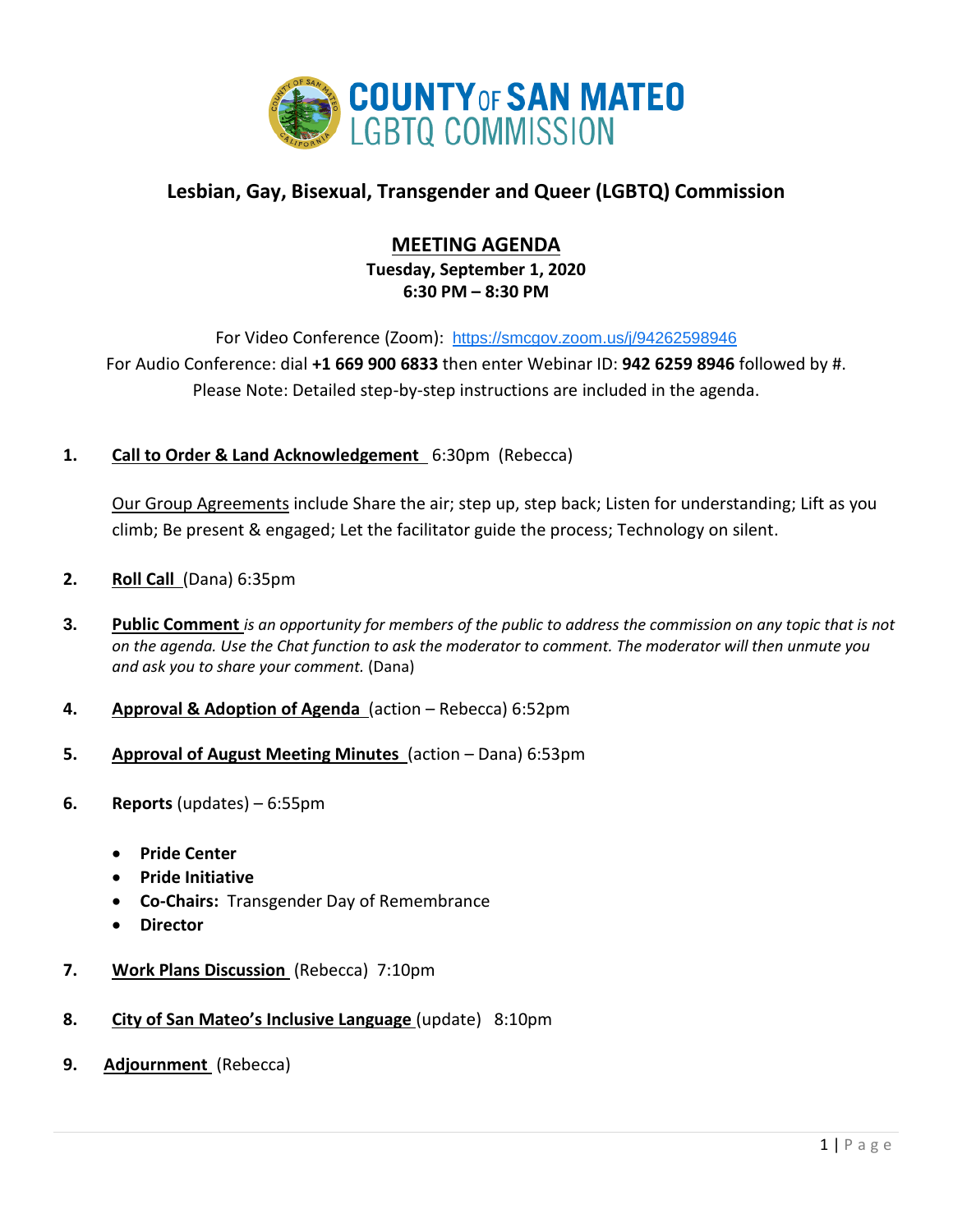Public records that relate to any item on the open session agenda for a regular or special meeting of the LGBTQ Commission are available for public inspection. Those records that are distributed less than 72 hours prior to the meeting are available for public inspection at the same time they are distributed to members of the Commission. Those public records are available for public inspection at the Human Resources Department located at 455 County Center, 5<sup>th</sup> floor, Redwood City, CA 94063 by appointment. The public records may also be transmitted electronically by emailing [tbeat@smcgov.org](mailto:tbeat@smcgov.org) or calling 650-363-4467.

IN COMPLIANCE WITH THE CALIFORNIA GOVERNMENT CODE AND THE AMERICANS WITH DISABILITIES ACT, auxiliary aids and services for this meeting will be provided upon request when given three days' notice. Please call 650-363-4467 (voice) or email [tbeat@smcgov.org](mailto:tbeat@smcgov.org) to make such a request.

### **Instructions for Joining a Zooms Meeting via Computer or Phone**

------------------

#### **Best Practices:**

- Please mute your microphone when you are not speaking to minimize audio feedback
- If possible, utilize headphones or ear buds to minimize audio feedback
- If participating via videoconference, you can use your computer audio OR you can use the dial-in option (Option 2 below).

• **Members of the Public:** Use the Chat function to ask the moderator your question or comment on an Agenda item. The moderator will then ask you to unmute yourself for the comment.

#### **Options for Joining**

- **A. Videoconference with Computer Audio – see Option 1 below**
- **B. Videoconference with Phone Call Audio – see Option 2 below**
- **C. Calling in from iPhone or Telephone/Landline – see Option 3 below**

Videoconference Options: You do not need to download Zoom in order to use the video conferencing. However, you **MUST have internet access**. If you want to use video, your computer needs to have a camera that can show you to the rest of the participants and vice versa.

#### **Option 1 Videoconference with Computer Audio:**

1. From your computer, click on the following link that is also included on the LGBTQ Commission website under 2020 meetings: <https://smcgov.zoom.us/j/94262598946>

2. A new window will open in your browser and it will automatically join you to the meeting.

3. The video should already be enabled, click on "Camera" icon to turn on or off the camera. This menu bar is also where you can mute/unmute your audio which is the "Microphone" icon.

#### **Option 2 Videoconference with Phone Call Audio:**